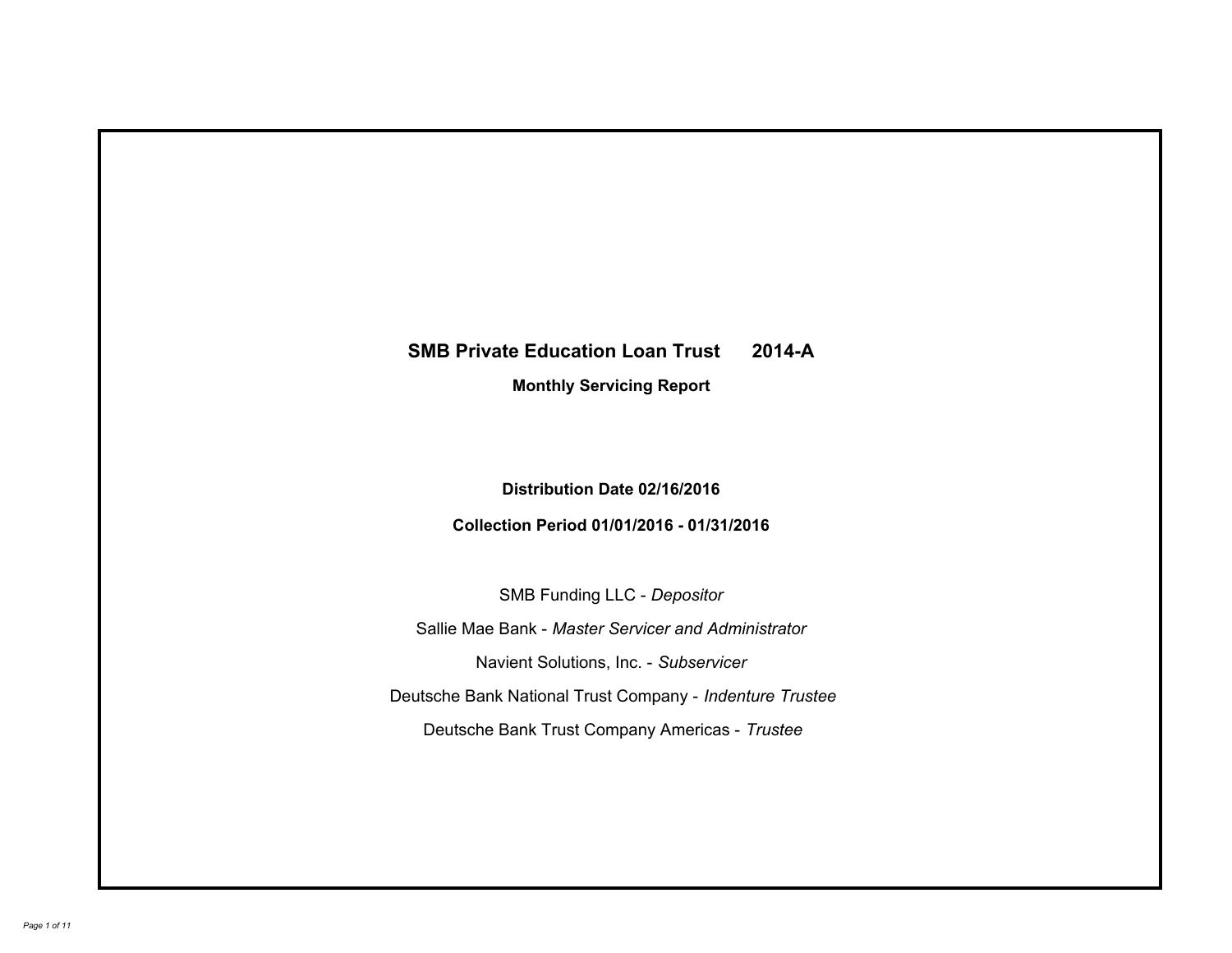|  |  |  | <b>Deal Parameters</b> |  |
|--|--|--|------------------------|--|
|--|--|--|------------------------|--|

| Α           | <b>Student Loan Portfolio Characteristics</b>   |                   | 08/07/2014       | 12/31/2015       | 01/31/2016       |
|-------------|-------------------------------------------------|-------------------|------------------|------------------|------------------|
|             | <b>Principal Balance</b>                        |                   | \$361,523,983.59 | \$335,958,843.12 | \$332,693,654.16 |
|             | Interest to be Capitalized Balance              |                   | 17,313,307.43    | 15,027,522.69    | 15,466,354.49    |
|             | Pool Balance                                    |                   | \$378,837,291.02 | \$350,986,365.81 | \$348,160,008.65 |
|             | Weighted Average Coupon (WAC)                   |                   | 7.81%            | 7.88%            | 7.86%            |
|             | Weighted Average Remaining Term                 |                   | 138.29           | 137.62           | 138.09           |
|             | Number of Loans                                 |                   | 33,555           | 30,389           | 30,227           |
|             | Number of Borrowers                             |                   | 26,651           | 23,773           | 23,650           |
|             | Pool Factor                                     |                   |                  | 0.926483148      | 0.919022538      |
|             | Since Issued Total Constant Prepayment Rate (1) |                   |                  | 5.79%            | 5.91%            |
| $\sf B$     | <b>Debt Securities</b>                          | <b>Cusip/Isin</b> | 01/15/2016       |                  | 02/16/2016       |
|             | A1                                              | 784456AA3         | \$65,909,091.38  |                  | \$61,976,353.25  |
|             | A <sub>2</sub> A                                | 784456AB1         | \$68,000,000.00  |                  | \$68,000,000.00  |
|             | A <sub>2</sub> B                                | 784456AC9         | \$68,000,000.00  |                  | \$68,000,000.00  |
|             | A3                                              | 784456AD7         | \$50,000,000.00  |                  | \$50,000,000.00  |
|             | B                                               | 784456AE5         | \$36,000,000.00  |                  | \$36,000,000.00  |
|             | C                                               | 784456AF2         | \$42,000,000.00  |                  | \$42,000,000.00  |
|             |                                                 |                   |                  |                  |                  |
| $\mathsf C$ | <b>Certificates</b>                             | Cusip/Isin        | 01/15/2016       |                  | 02/16/2016       |
|             | <b>Excess Distribution</b>                      | 784456AG0         | \$100,000.00     |                  | \$100,000.00     |
|             |                                                 |                   |                  |                  |                  |
| D           | <b>Account Balances</b>                         |                   | 01/15/2016       |                  | 02/16/2016       |
|             | Reserve Account Balance                         |                   | \$958,735.00     |                  | \$958,735.00     |
|             |                                                 |                   |                  |                  |                  |
| Ε           | <b>Asset / Liability</b>                        |                   | 01/15/2016       |                  | 02/16/2016       |
|             | Overcollateralization Percentage *              |                   | 17.97%           |                  | 18.44%           |
|             | Specified Overcollateralization Amount *        |                   | \$105,295,909.74 |                  | \$104,448,002.60 |
|             | Actual Overcollateralization Amount *           |                   | \$63,077,274.43  |                  | \$64,183,655.40  |

\* Based on the Rated debt securities (Class A and Class B Bonds)

(1) Since Issued Total CPR calculations found in monthly servicing reports issued on or prior to September 15, 2015 originally included loans that were removed from the pool by the sponsor because they became ineligible for the pool between the cut-off date and settlement date. On October 5, 2015, Since Issued Total CPR calculations were revised to exclude these loans and all prior monthly servicing reports were restated. For additional information, see 'Since Issued CPR Methodology' found on page 11 of this report.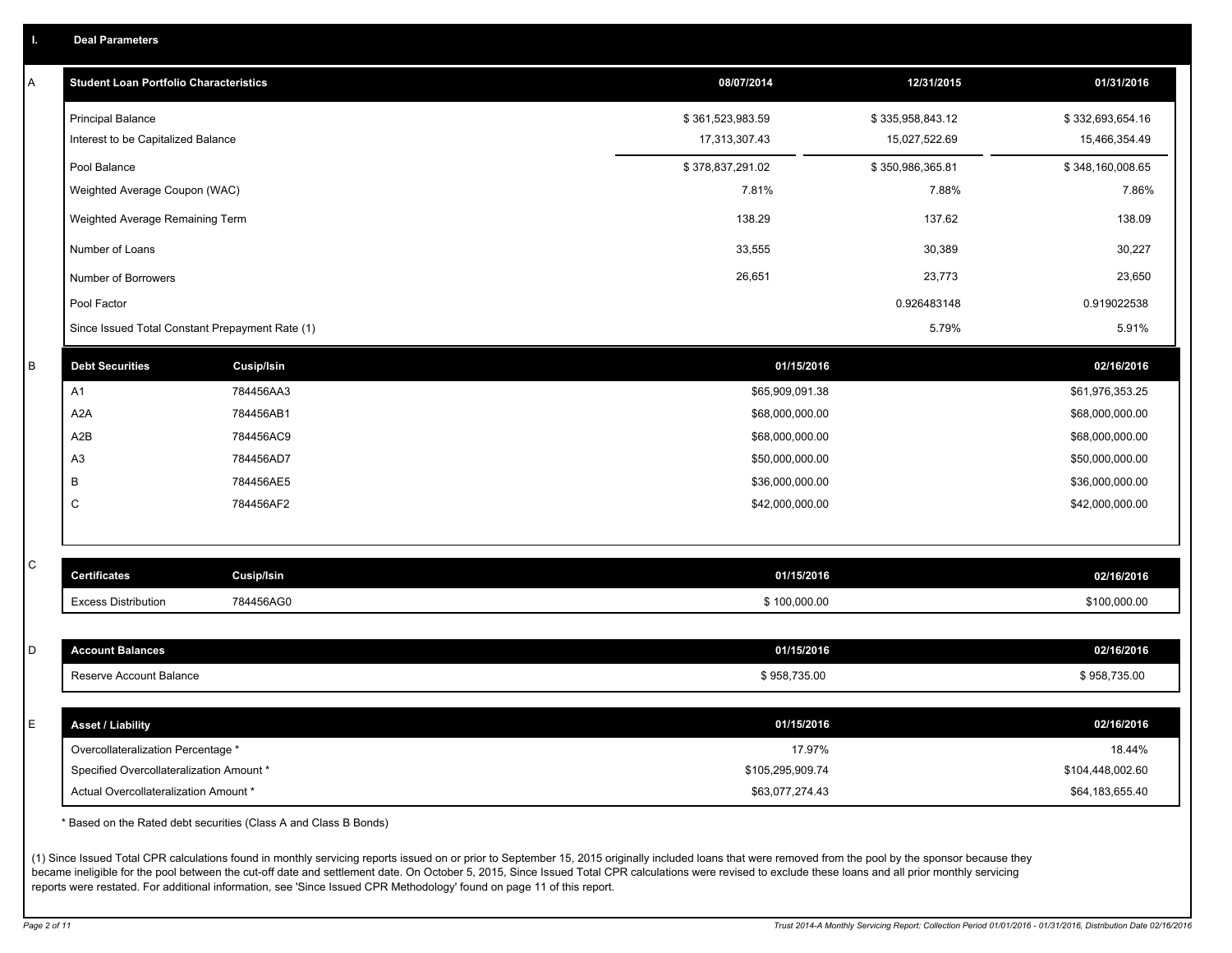### **II. 2014-A Trust Activity 01/01/2016 through 01/31/2016**

| Α | <b>Student Loan Principal Receipts</b>                           |                |
|---|------------------------------------------------------------------|----------------|
|   | <b>Borrower Principal</b>                                        | 3,495,657.41   |
|   | <b>Consolidation Activity Principal</b>                          | 0.00           |
|   | Seller Principal Reimbursement                                   | 0.00           |
|   | Servicer Principal Reimbursement                                 | 0.00           |
|   | Delinquent Principal Purchases by Servicer                       | 0.00           |
|   | <b>Other Principal Deposits</b>                                  | 0.00           |
|   | <b>Total Principal Receipts</b>                                  | \$3,495,657.41 |
| В | <b>Student Loan Interest Receipts</b>                            |                |
|   | Borrower Interest                                                | 1,321,222.00   |
|   | <b>Consolidation Activity Interest</b>                           | 0.00           |
|   | Seller Interest Reimbursement                                    | 0.00           |
|   | Servicer Interest Reimbursement                                  | (13.16)        |
|   | Delinquent Interest Purchases by Servicer                        | 0.00           |
|   | <b>Other Interest Deposits</b>                                   | 10,083.95      |
|   | <b>Total Interest Receipts</b>                                   | \$1,331,292.79 |
| C | <b>Recoveries on Realized Losses</b>                             | \$21,506.22    |
| D | <b>Investment Income</b>                                         | \$1,353.04     |
| E | <b>Funds Borrowed from Next Collection Period</b>                | \$0.00         |
| F | <b>Funds Repaid from Prior Collection Period</b>                 | \$0.00         |
| G | Loan Sale or Purchase Proceeds                                   | \$0.00         |
| н | Initial Deposits to Collection Account                           | \$0.00         |
|   | <b>Excess Transferred from Other Accounts</b>                    | \$0.00         |
| J | <b>Borrower Benefit Reimbursements</b>                           | \$0.00         |
| Κ | <b>Gross Swap Receipt</b>                                        | \$0.00         |
| L | <b>Other Deposits</b>                                            | \$0.00         |
| М | <b>Other Fees Collected</b>                                      | \$0.00         |
| N | <b>AVAILABLE FUNDS</b>                                           | \$4,849,809.46 |
| O | Non-Cash Principal Activity During Collection Period             | \$230,468.45   |
| P | Aggregate Purchased Amounts by the Depositor, Servicer or Seller | \$0.00         |
| Q | Aggregate Loan Substitutions                                     | \$0.00         |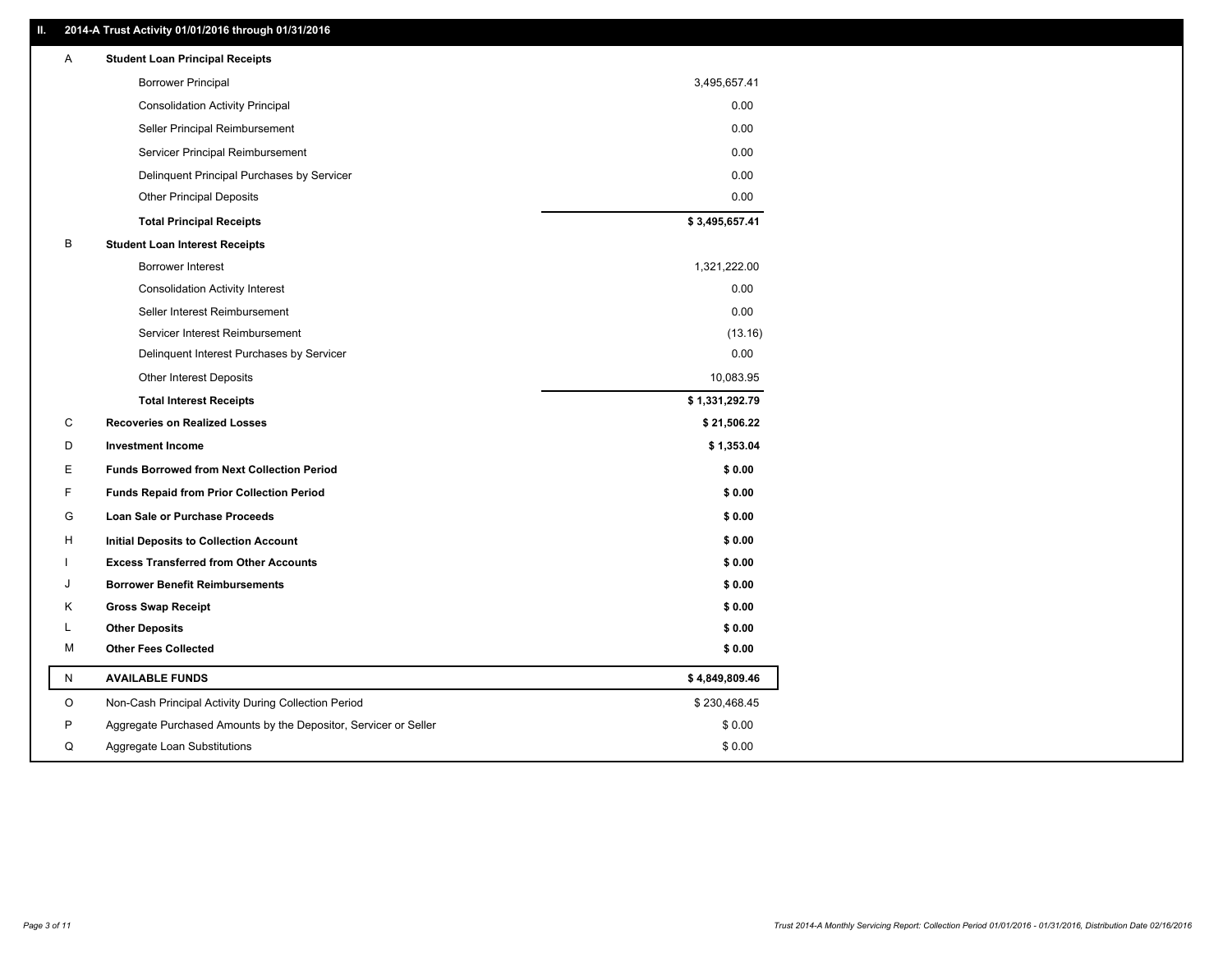|                   |                         | 01/31/2016               |         | 12/31/2015       |                |                          |         |                  |                |
|-------------------|-------------------------|--------------------------|---------|------------------|----------------|--------------------------|---------|------------------|----------------|
|                   |                         | <b>Wtd Avg</b><br>Coupon | # Loans | Principal        | % of Principal | <b>Wtd Avg</b><br>Coupon | # Loans | Principal        | % of Principal |
| INTERIM:          | IN SCHOOL               | 8.74%                    | 3,563   | \$35,215,150.76  | 10.585%        | 8.71%                    | 3,810   | \$37,666,040.85  | 11.212%        |
|                   | GRACE                   | 8.76%                    | 1,068   | \$10,730,861.68  | 3.225%         | 8.79%                    | 886     | \$9,019,938.56   | 2.685%         |
|                   | <b>DEFERMENT</b>        | 8.67%                    | 1,003   | \$10,219,621.02  | 3.072%         | 8.68%                    | 922     | \$9,230,459.60   | 2.747%         |
| <b>REPAYMENT:</b> | <b>CURRENT</b>          | 7.59%                    | 22,753  | \$252,193,964.68 | 75.804%        | 7.62%                    | 23,067  | \$258,158,841.24 | 76.842%        |
|                   | 31-60 DAYS DELINQUENT   | 8.48%                    | 393     | \$5,055,049.14   | 1.519%         | 8.80%                    | 274     | \$3,387,280.25   | 1.008%         |
|                   | 61-90 DAYS DELINQUENT   | 8.70%                    | 142     | \$1,801,435.22   | 0.541%         | 8.58%                    | 140     | \$1,664,673.88   | 0.495%         |
|                   | 91-120 DAYS DELINQUENT  | 8.33%                    | 72      | \$818,629.21     | 0.246%         | 8.61%                    | 99      | \$1,244,683.89   | 0.370%         |
|                   | 121-150 DAYS DELINQUENT | 9.22%                    | 77      | \$847,671.64     | 0.255%         | 9.09%                    | 78      | \$839,704.24     | 0.250%         |
|                   | 151-180 DAYS DELINQUENT | 8.82%                    | 62      | \$777,045.05     | 0.234%         | 9.16%                    | 63      | \$687,310.01     | 0.205%         |
|                   | > 180 DAYS DELINQUENT   | 9.26%                    | 55      | \$559,609.62     | 0.168%         | 8.21%                    | 36      | \$376,033.06     | 0.112%         |
|                   | FORBEARANCE             | 8.31%                    | 1,039   | \$14,474,616.14  | 4.351%         | 8.41%                    | 1,014   | \$13,683,877.54  | 4.073%         |
| <b>TOTAL</b>      |                         |                          | 30,227  | \$332,693,654.16 | 100.00%        |                          | 30,389  | \$335,958,843.12 | 100.00%        |

Percentages may not total 100% due to rounding \*

\*\* Smart Option Interest Only loans and \$25 Fixed Payment loans classified as in repayment whether student borrowers are in school, in grace, in deferment or required to make full principal and interest payments on their l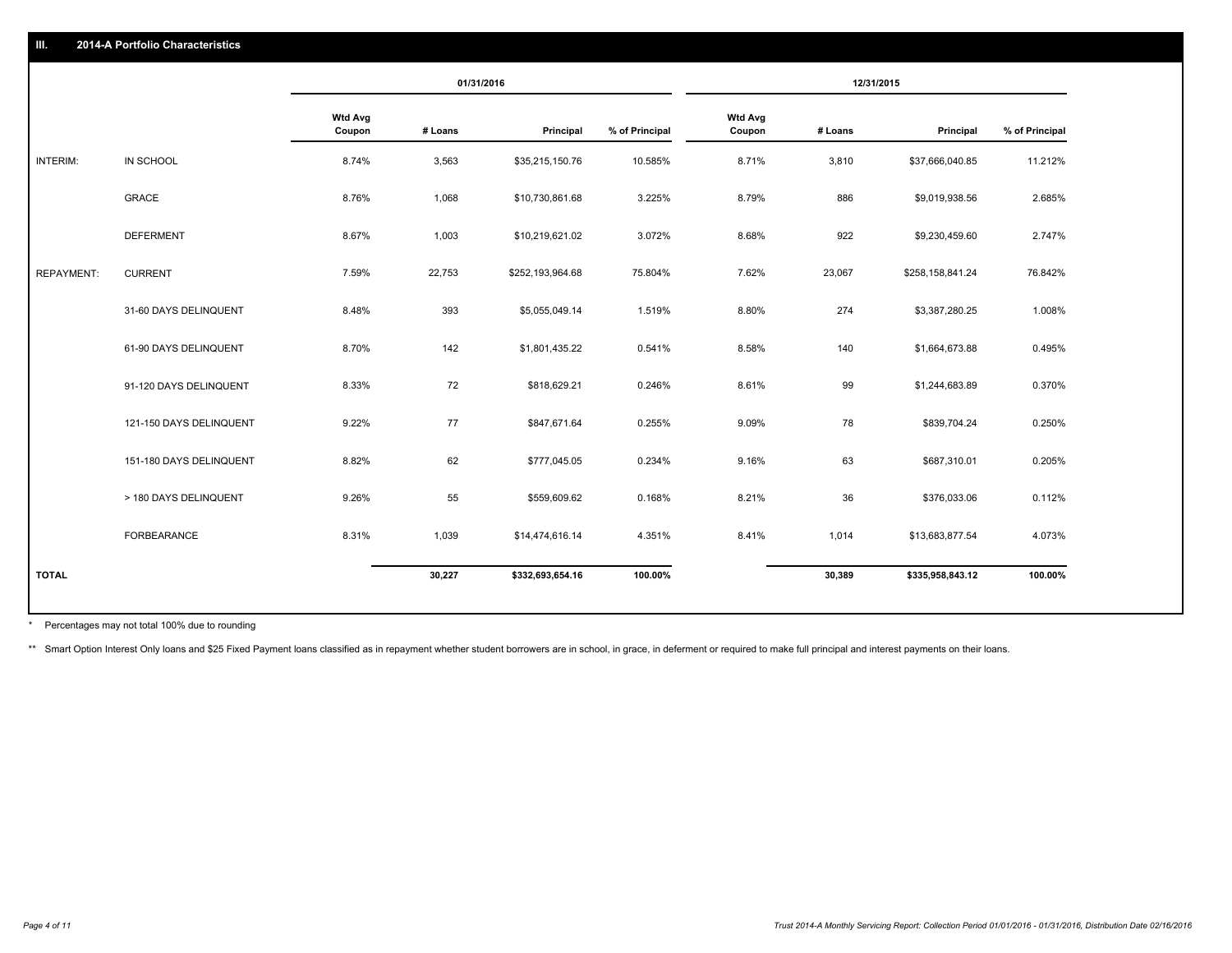|                                                         | 1/31/2016        | 12/31/2015       |
|---------------------------------------------------------|------------------|------------------|
| Pool Balance                                            | \$348,160,008.65 | \$350,986,365.81 |
| Total # Loans                                           | 30,227           | 30,389           |
| Total # Borrowers                                       | 23,650           | 23,773           |
| Weighted Average Coupon                                 | 7.86%            | 7.88%            |
| Weighted Average Remaining Term                         | 138.09           | 137.62           |
| Percent of Pool - Cosigned                              | 93.7%            | 93.7%            |
| Percent of Pool - Non Cosigned                          | 6.3%             | 6.3%             |
| Borrower Interest Accrued for Period                    | \$2,195,822.76   | \$2,179,803.39   |
| Outstanding Borrower Interest Accrued                   | \$16,977,061.51  | \$16,510,082.27  |
| Gross Principal Realized Loss - Periodic                | \$149,055.70     | \$121,251.64     |
| Gross Principal Realized Loss - Cumulative              | \$1,974,863.73   | \$1,825,808.03   |
| Delinguent Principal Purchased by Servicer - Periodic   | \$0.00           | \$0.00           |
| Delinguent Principal Purchased by Servicer - Cumulative | \$0.00           | \$0.00           |
| Recoveries on Realized Losses - Periodic                | \$21,506.22      | \$1,695.56       |
| Recoveries on Realized Losses - Cumulative              | \$85,045.15      | \$63,538.93      |
| Net Losses - Periodic                                   | \$127,549.48     | \$119,556.08     |
| Net Losses - Cumulative                                 | \$1,889,818.58   | \$1,762,269.10   |
| <b>Cumulative Gross Defaults</b>                        | \$1,974,863.73   | \$1,825,808.03   |
| Change in Gross Defaults                                | \$149,055.70     | \$121,251.64     |
| Non-Cash Principal Activity - Capitalized Interest      | \$380,849.13     | \$1,479,854.76   |
| Since Issued Total Constant Prepayment Rate (CPR) (1)   | 5.91%            | 5.79%            |
| <b>Loan Substitutions</b>                               | \$0.00           | \$0.00           |
| <b>Cumulative Loan Substitutions</b>                    | \$0.00           | \$0.00           |
| <b>Unpaid Master Servicing Fees</b>                     | \$0.00           | \$0.00           |
| <b>Unpaid Sub-Servicing Fees</b>                        | \$0.00           | \$0.00           |
| <b>Unpaid Administration Fees</b>                       | \$0.00           | \$0.00           |
| Unpaid Carryover Master Servicing Fees                  | \$0.00           | \$0.00           |
| Unpaid Carryover Sub-Servicing Fees                     | \$0.00           | \$0.00           |
| Note Interest Shortfall                                 | \$0.00           | \$0.00           |

(1) Since Issued Total CPR calculations found in monthly servicing reports issued on or prior to September 15, 2015 originally included loans that were removed from the pool by the sponsor because they became ineligible for the pool between the cut-off date and settlement date. On October 5, 2015, Since Issued Total CPR calculations were revised to exclude these loans and all prior monthly servicing reports were restated. For additional information, see 'Since Issued CPR Methodology' found on page 11 of this report.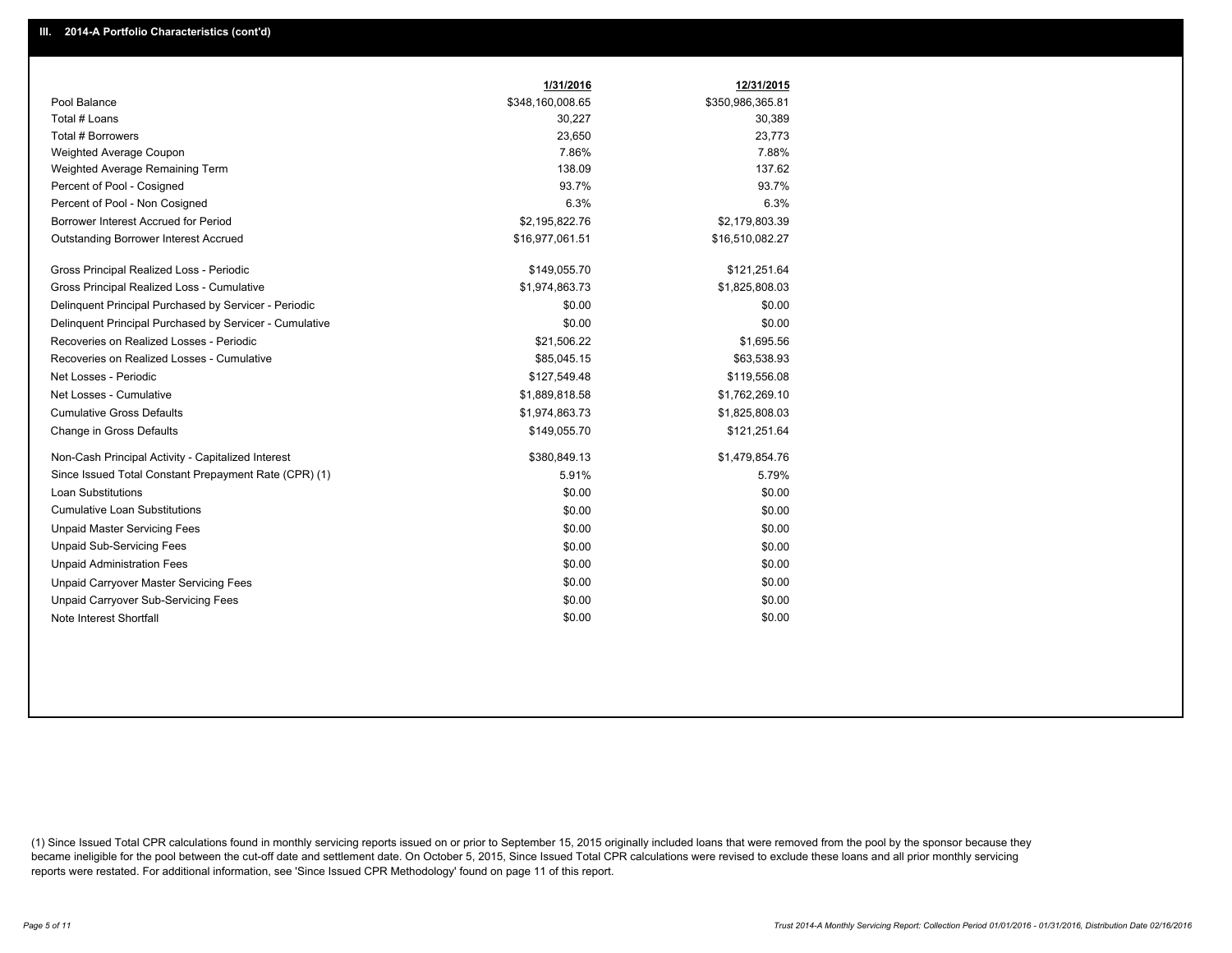## **IV. 2014-A Portfolio Statistics by Loan Program**

|                                                       | Weighted<br><b>Average Coupon</b> | # LOANS | \$ AMOUNT        | $%$ *    |
|-------------------------------------------------------|-----------------------------------|---------|------------------|----------|
| - Smart Option Deferred Loans                         | 8.34%                             | 14,024  | \$144,633,212.99 | 43.473%  |
| - Smart Option Fixed Pay Loans                        | 7.89%                             | 8,941   | \$116,669,103.23 | 35.068%  |
| - Smart Option Interest-Only Loans                    | 6.79%                             | 7,262   | \$71,391,337.94  | 21.459%  |
| - Other Loan Programs                                 | $0.00\%$                          | 0.00    | \$0.00           | 0.000%   |
| <b>Total</b>                                          | 7.86%                             | 30,227  | \$332,693,654.16 | 100.000% |
| Prime Indexed Loans -- Monthly Reset Adjustable       |                                   |         | \$0.00           |          |
| Prime Indexed Loans -- Monthly Reset Non-Adjustable   |                                   |         | \$0.00           |          |
| Prime Indexed Loans -- Quarterly Reset Adjustable     |                                   |         | \$0.00           |          |
| Prime Indexed Loans -- Quarterly Reset Non-Adjustable |                                   |         | \$0.00           |          |
| Prime Indexed Loans -- Annual Reset                   |                                   |         | \$0.00           |          |
| T-Bill Indexed Loans                                  |                                   |         | \$0.00           |          |
| <b>Fixed Rate Loans</b>                               |                                   |         | \$49,258,403.22  |          |
| <b>LIBOR Indexed Loans</b>                            |                                   |         | \$298,901,605.43 |          |
|                                                       |                                   |         |                  |          |

\* Note: Percentages may not total 100% due to rounding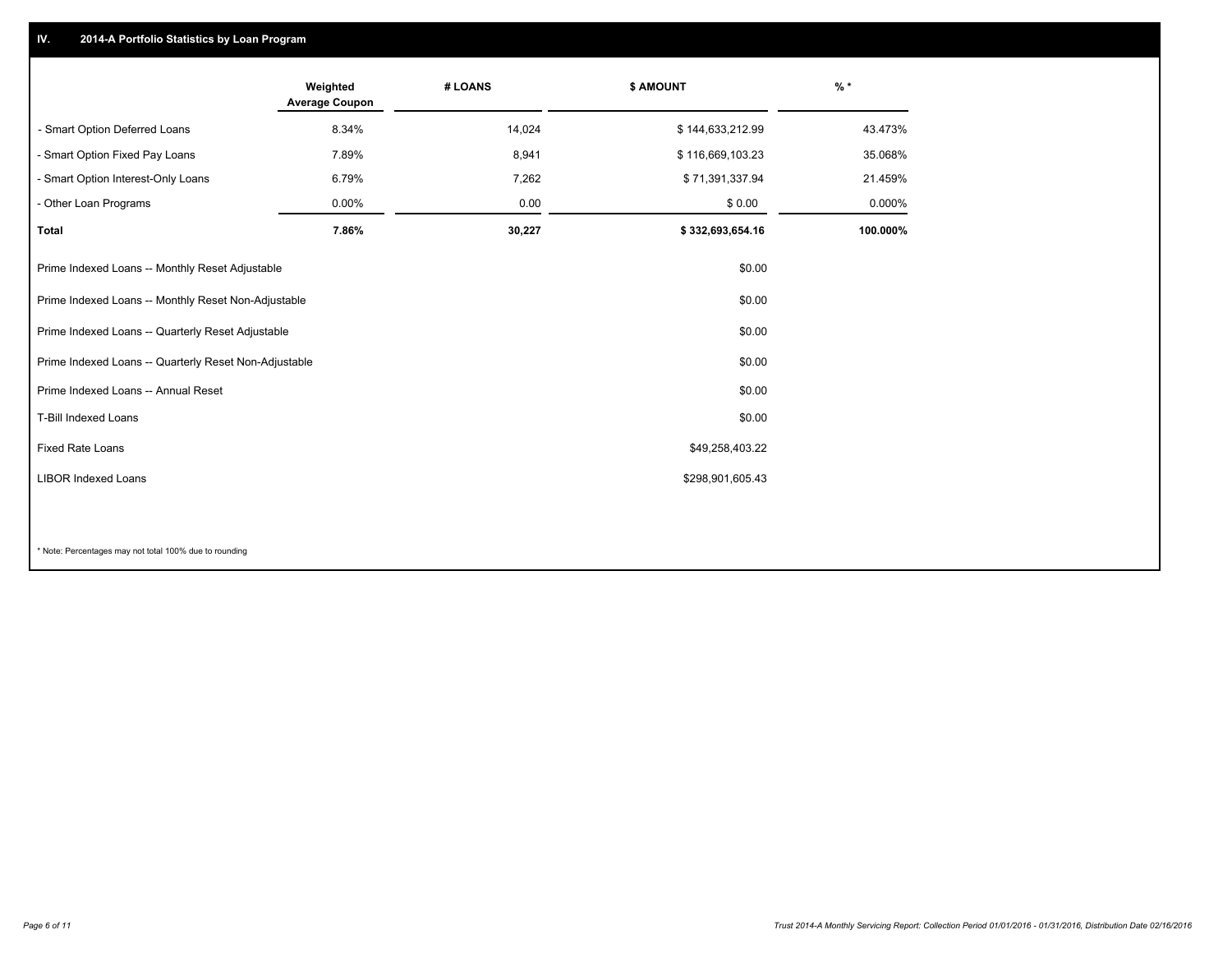| V. |       | 2014-A Reserve Account and Principal Distribution Calculations                                                                                                                                                        |                  |  |
|----|-------|-----------------------------------------------------------------------------------------------------------------------------------------------------------------------------------------------------------------------|------------------|--|
| А. |       | <b>Reserve Account</b>                                                                                                                                                                                                |                  |  |
|    |       | Specified Reserve Account Balance                                                                                                                                                                                     | \$958,735.00     |  |
|    |       | Actual Reserve Account Balance                                                                                                                                                                                        | \$958,735.00     |  |
| В. |       | <b>Principal Distribution Amount</b>                                                                                                                                                                                  |                  |  |
|    | j.    | Class A Notes Outstanding                                                                                                                                                                                             | \$251,909,091.38 |  |
|    | ii.   | Pool Balance                                                                                                                                                                                                          | \$348,160,008.65 |  |
|    | iii.  | <b>First Priority Principal Distribution Amount</b>                                                                                                                                                                   | \$0.00           |  |
|    |       |                                                                                                                                                                                                                       |                  |  |
|    | iv.   | Class A and B Notes Outstanding                                                                                                                                                                                       | \$287,909,091.38 |  |
|    | v.    | First Priority Principal Distribution Amount                                                                                                                                                                          | \$0.00           |  |
|    | vi.   | Pool Balance                                                                                                                                                                                                          | \$348,160,008.65 |  |
|    | vii.  | Specified Overcollateralization Amount                                                                                                                                                                                | \$104,448,002.60 |  |
|    |       | viii. Regular Principal Distribution Amount                                                                                                                                                                           | \$44,197,085.33  |  |
|    |       |                                                                                                                                                                                                                       |                  |  |
|    | ix.   | Notes Outstanding                                                                                                                                                                                                     | \$329,909,091.38 |  |
|    | х.    | First Priority Principal Distribution Amount                                                                                                                                                                          | \$0.00           |  |
|    | xi.   | Regular Principal Distribution Amount                                                                                                                                                                                 | \$44,197,085.33  |  |
|    | xii.  | Available Funds (after payment of waterfall items A through J) *                                                                                                                                                      | \$0.00           |  |
|    | xiii. | Additional Principal Distribution Amount (min(ix - x - xi, xiii))                                                                                                                                                     | \$0.00           |  |
|    |       | * Represents 50% of value if the principal balance of the notes is greater than 10% of initial principal balance of the notes or the Class A and Class B note are reduced to 0, otherwise the full<br>value is shown. |                  |  |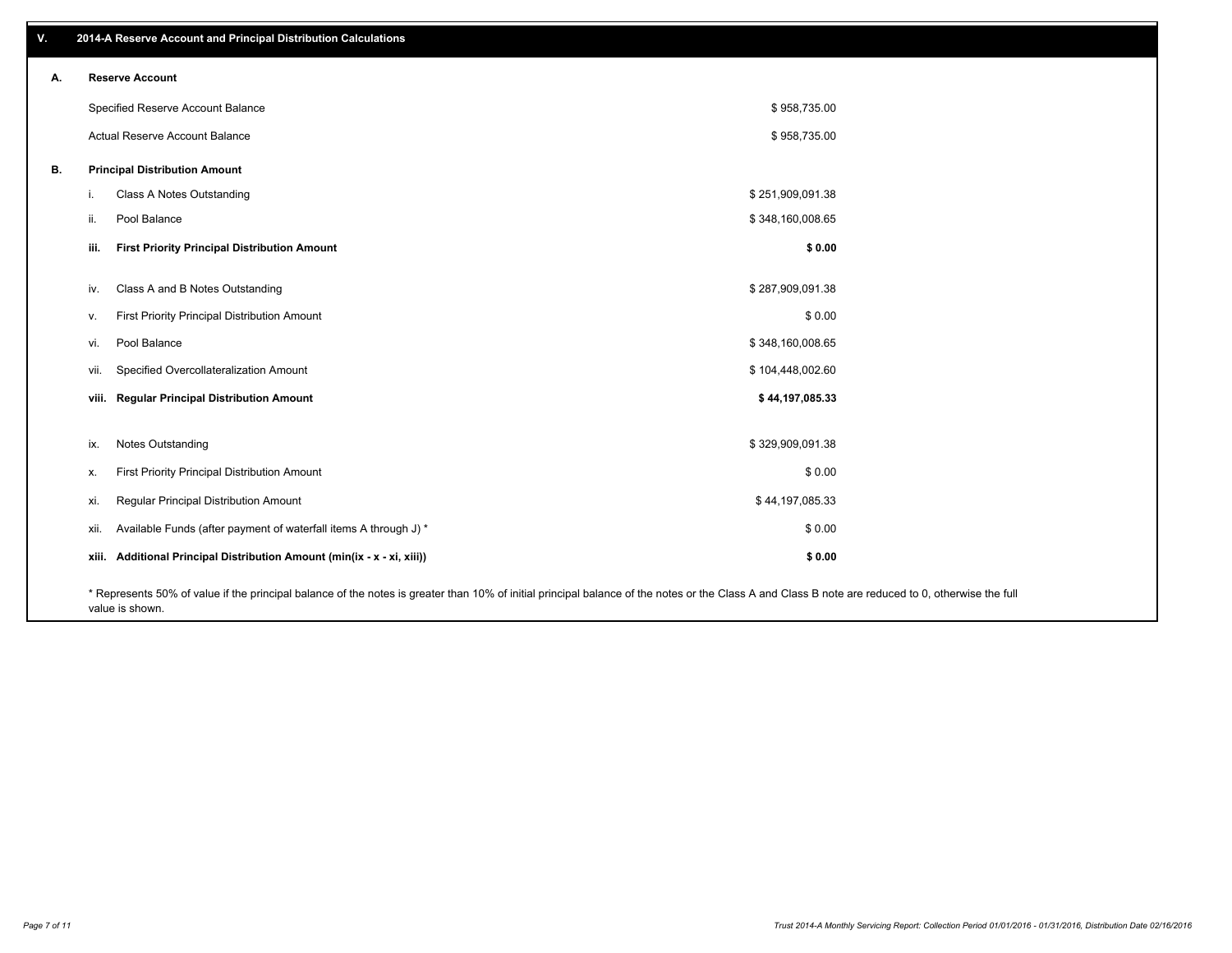| VI. | 2014-A Waterfall for Distributions |  |
|-----|------------------------------------|--|
|-----|------------------------------------|--|

|              |                                                                                                                | Paid             | <b>Funds Balance</b> |
|--------------|----------------------------------------------------------------------------------------------------------------|------------------|----------------------|
|              | <b>Total Available Funds</b>                                                                                   |                  | \$4,849,809.46       |
| Α            | <b>Trustee Fees</b>                                                                                            | \$0.00           | \$4,849,809.46       |
| B            | i. Master Servicing Fees                                                                                       | \$14,024.02      | \$4,835,785.44       |
|              | ii. Sub-Servicing Fees                                                                                         | \$211,017.77     | \$4,624,767.67       |
| $\mathsf C$  | i. Administration Fees                                                                                         | \$6,667.00       | \$4,618,100.67       |
|              | ii. Unreimbursed Administrator Advances plus any Unpaid                                                        | \$0.00           | \$4,618,100.67       |
| D            | Class A Noteholders Interest Distribution Amount                                                               | \$407,862.54     | \$4,210,238.13       |
| Е            | <b>First Priority Principal Payment</b>                                                                        | \$0.00           | \$4,210,238.13       |
| F.           | Class B Noteholders Interest Distribution Amount                                                               | \$120,000.00     | \$4,090,238.13       |
| G            | Class C Noteholders Interest Distribution Amount                                                               | \$157,500.00     | \$3,932,738.13       |
| H            | Reinstatement Reserve Account                                                                                  | \$0.00           | \$3,932,738.13       |
| $\mathbf{I}$ | Regular Principal Distribution                                                                                 | \$3,932,738.13   | \$0.00               |
| J            | i. Carryover Master Servicing Fees                                                                             | \$0.00           | \$0.00               |
|              | ii. Carryover Sub-servicing Fees                                                                               | \$0.00           | \$0.00               |
| Κ            | Additional Principal Distribution Amount                                                                       | \$0.00           | \$0.00               |
| L            | Unpaid Expenses of Trustee                                                                                     | \$0.00           | \$0.00               |
| M            | Unpaid Expenses of Administrator                                                                               | \$0.00           | \$0.00               |
| N            | Remaining Funds to the Excess Distribution Certificateholder                                                   | \$0.00           | \$0.00               |
|              | <b>Waterfall Conditions</b>                                                                                    |                  |                      |
|              |                                                                                                                |                  |                      |
|              | <b>Class C Noteholders' Interest Distribution Condition</b>                                                    |                  |                      |
|              | Pool Balance<br>i.                                                                                             | \$348,160,008.65 |                      |
|              | ii.<br>Class A and B Notes Outstanding                                                                         | \$287,909,091.38 |                      |
|              | Class C Noteholders' Interest Distribution Ratio (i / ii)<br>iii.                                              | 120.93%          |                      |
|              | Minimum Ratio<br>iv.<br>Is the Class C Noteholders' Interest Distribution Condition Satisfied (iii > iv)<br>۷. | 110.00%<br>Y     |                      |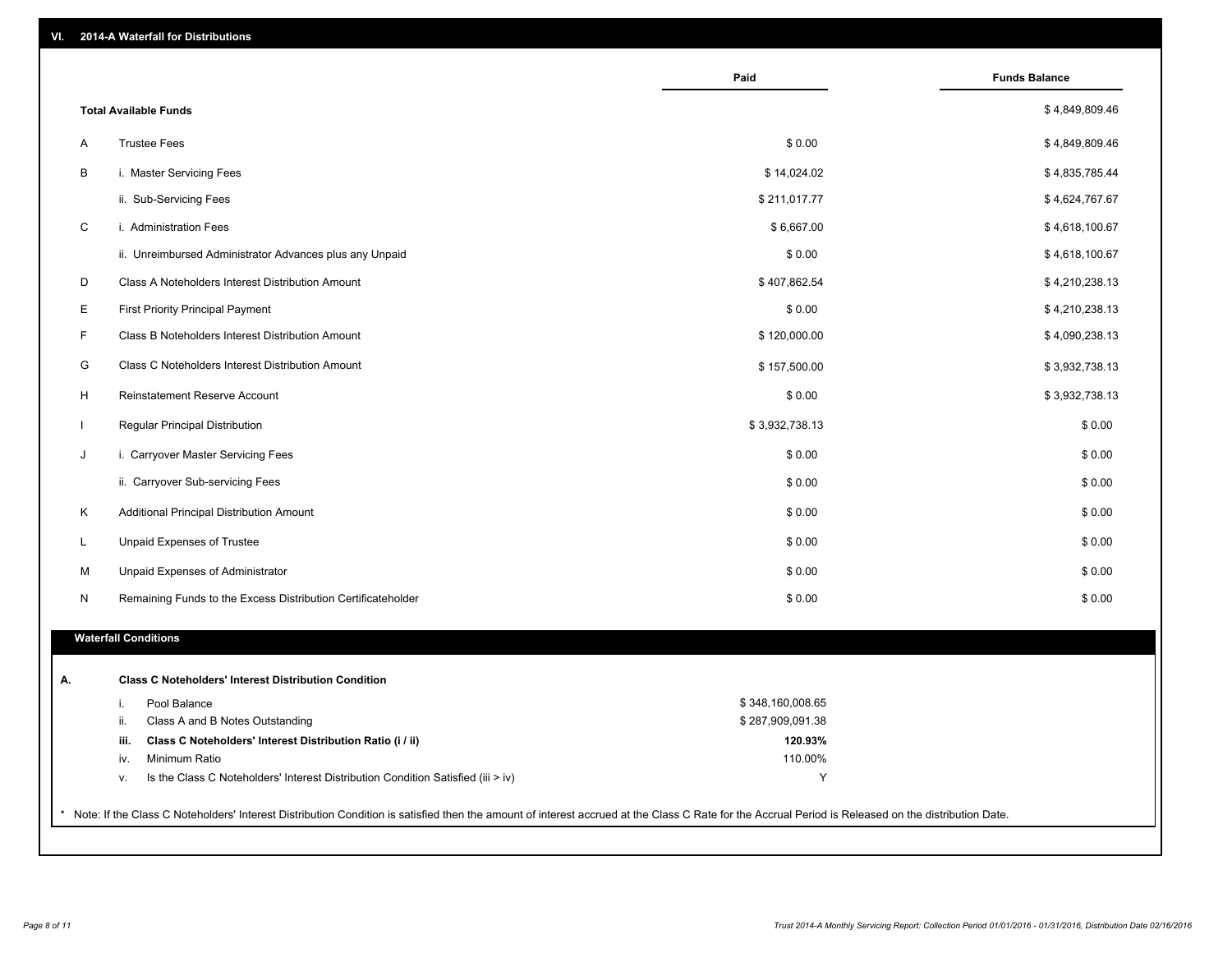| <b>Distribution Amounts</b>                                |                         |                         |                         |
|------------------------------------------------------------|-------------------------|-------------------------|-------------------------|
|                                                            | A <sub>1</sub>          | A <sub>2</sub> A        | A <sub>2</sub> B        |
| Cusip/Isin                                                 | 784456AA3               | 784456AB1               | 784456AC9               |
| <b>Beginning Balance</b>                                   | \$65,909,091.38         | \$68,000,000.00         | \$68,000,000.00         |
| Index                                                      | <b>LIBOR</b>            | <b>FIXED</b>            | <b>LIBOR</b>            |
| Spread/Fixed Rate                                          | 0.50%                   | 3.05%                   | 1.15%                   |
| Record Date (Days Prior to Distribution)                   | 1 NEW YORK BUSINESS DAY | 1 NEW YORK BUSINESS DAY | 1 NEW YORK BUSINESS DAY |
| <b>Accrual Period Begin</b>                                | 1/15/2016               | 1/15/2016               | 1/15/2016               |
| <b>Accrual Period End</b>                                  | 2/16/2016               | 2/15/2016               | 2/16/2016               |
| Daycount Fraction                                          | 0.0888889               | 0.08333333              | 0.08888889              |
| Interest Rate*                                             | 0.92550%                | 3.05000%                | 1.57550%                |
| <b>Accrued Interest Factor</b>                             | 0.000822667             | 0.002541667             | 0.001400444             |
| <b>Current Interest Due</b>                                | \$54,221.21             | \$172,833.33            | \$95,230.22             |
| Interest Shortfall from Prior Period Plus Accrued Interest | $S -$                   | $\frac{1}{2}$           | $\mathsf{\$}$ -         |
| <b>Total Interest Due</b>                                  | \$54,221.21             | \$172,833.33            | \$95,230.22             |
| <b>Interest Paid</b>                                       | \$54,221.21             | \$172,833.33            | \$95,230.22             |
| <b>Interest Shortfall</b>                                  | $\mathsf{\$}$ -         | $\frac{2}{3}$ -         | $\frac{1}{2}$ -         |
| <b>Principal Paid</b>                                      | \$3,932,738.13          | $\frac{2}{3}$ -         | $S -$                   |
| <b>Ending Principal Balance</b>                            | \$61,976,353.25         | \$68,000,000.00         | \$68,000,000.00         |
| Paydown Factor                                             | 0.033328289             | 0.000000000             | 0.000000000             |
| <b>Ending Balance Factor</b>                               | 0.525223333             | 1.000000000             | 1.000000000             |

\* Pay rates for Current Distribution. For the interest rates applicable to the next distribution date, please see https://www.salliemae.com/about/investors/data/SMBabrate.txt.

**VII. 2014-A Distributions**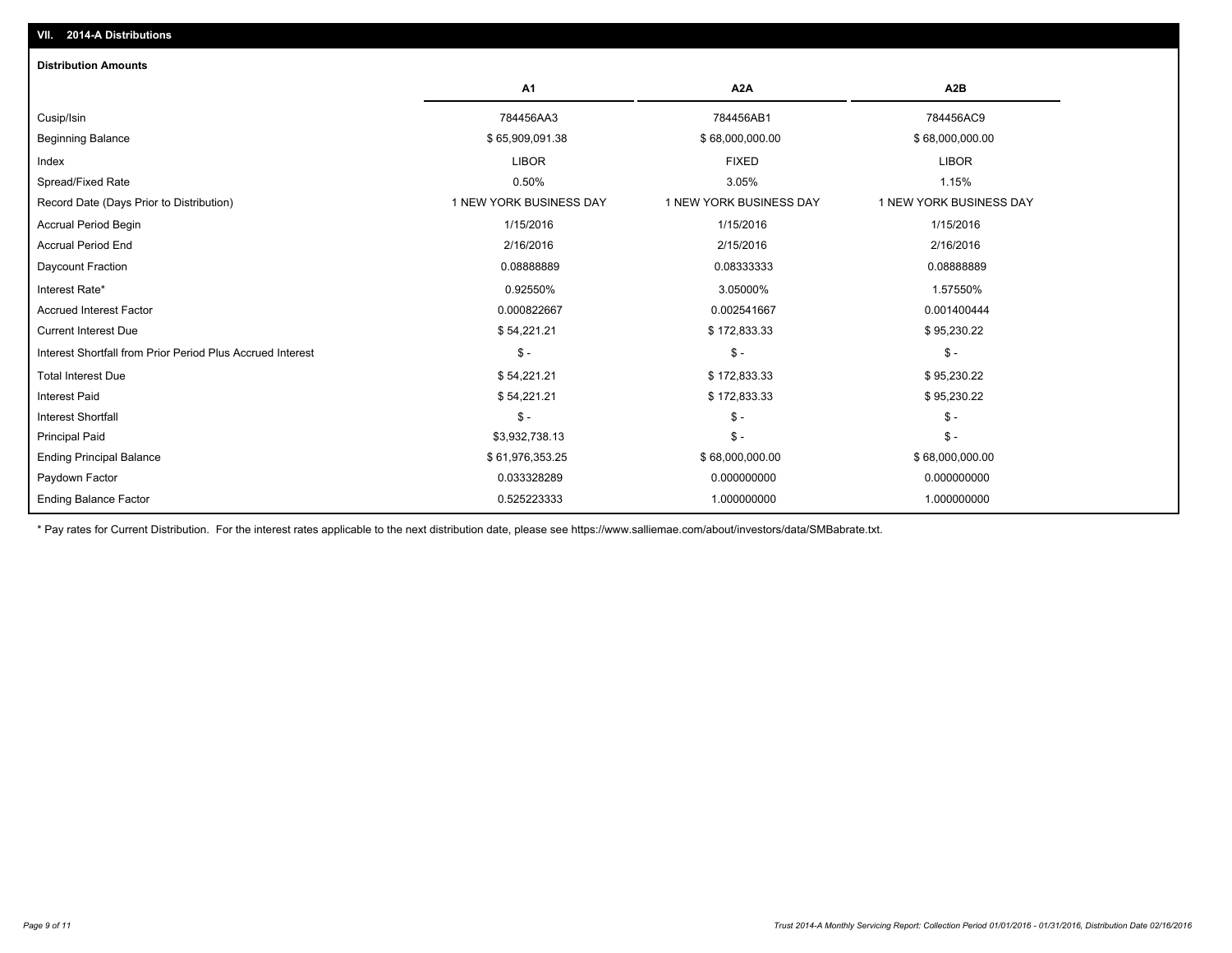| <b>Distribution Amounts</b>                                |                         |                         |                         |
|------------------------------------------------------------|-------------------------|-------------------------|-------------------------|
|                                                            | A3                      | в                       | C                       |
| Cusip/Isin                                                 | 784456AD7               | 784456AE5               | 784456AF2               |
| <b>Beginning Balance</b>                                   | \$50,000,000.00         | \$36,000,000.00         | \$42,000,000.00         |
| Index                                                      | <b>LIBOR</b>            | <b>FIXED</b>            | <b>FIXED</b>            |
| Spread/Fixed Rate                                          | 1.50%                   | 4.00%                   | 4.50%                   |
| Record Date (Days Prior to Distribution)                   | 1 NEW YORK BUSINESS DAY | 1 NEW YORK BUSINESS DAY | 1 NEW YORK BUSINESS DAY |
| <b>Accrual Period Begin</b>                                | 1/15/2016               | 1/15/2016               | 1/15/2016               |
| <b>Accrual Period End</b>                                  | 2/16/2016               | 2/15/2016               | 2/15/2016               |
| Daycount Fraction                                          | 0.0888889               | 0.08333333              | 0.08333333              |
| Interest Rate*                                             | 1.92550%                | 4.00000%                | 4.50000%                |
| <b>Accrued Interest Factor</b>                             | 0.001711556             | 0.003333333             | 0.003750000             |
| <b>Current Interest Due</b>                                | \$85,577.78             | \$120,000.00            | \$157,500.00            |
| Interest Shortfall from Prior Period Plus Accrued Interest | $\mathsf{\$}$ -         | $\mathbb{S}$ -          | $\mathsf{\$}$ -         |
| <b>Total Interest Due</b>                                  | \$85,577.78             | \$120,000.00            | \$157,500.00            |
| <b>Interest Paid</b>                                       | \$85,577.78             | \$120,000.00            | \$157,500.00            |
| <b>Interest Shortfall</b>                                  | $\mathsf{\$}$ -         | $\mathcal{S}$ -         | $S -$                   |
| <b>Principal Paid</b>                                      | $\mathsf{\$}$ -         | $\mathbb{S}$ -          | $S -$                   |
| <b>Ending Principal Balance</b>                            | \$50,000,000.00         | \$36,000,000.00         | \$42,000,000.00         |
| Paydown Factor                                             | 0.000000000             | 0.000000000             | 0.000000000             |
| <b>Ending Balance Factor</b>                               | 1.000000000             | 1.000000000             | 1.000000000             |
|                                                            |                         |                         |                         |

\* Pay rates for Current Distribution. For the interest rates applicable to the next distribution date, please see https://www.salliemae.com/about/investors/data/SMBabrate.txt.

**VII. 2014-A Distributions**